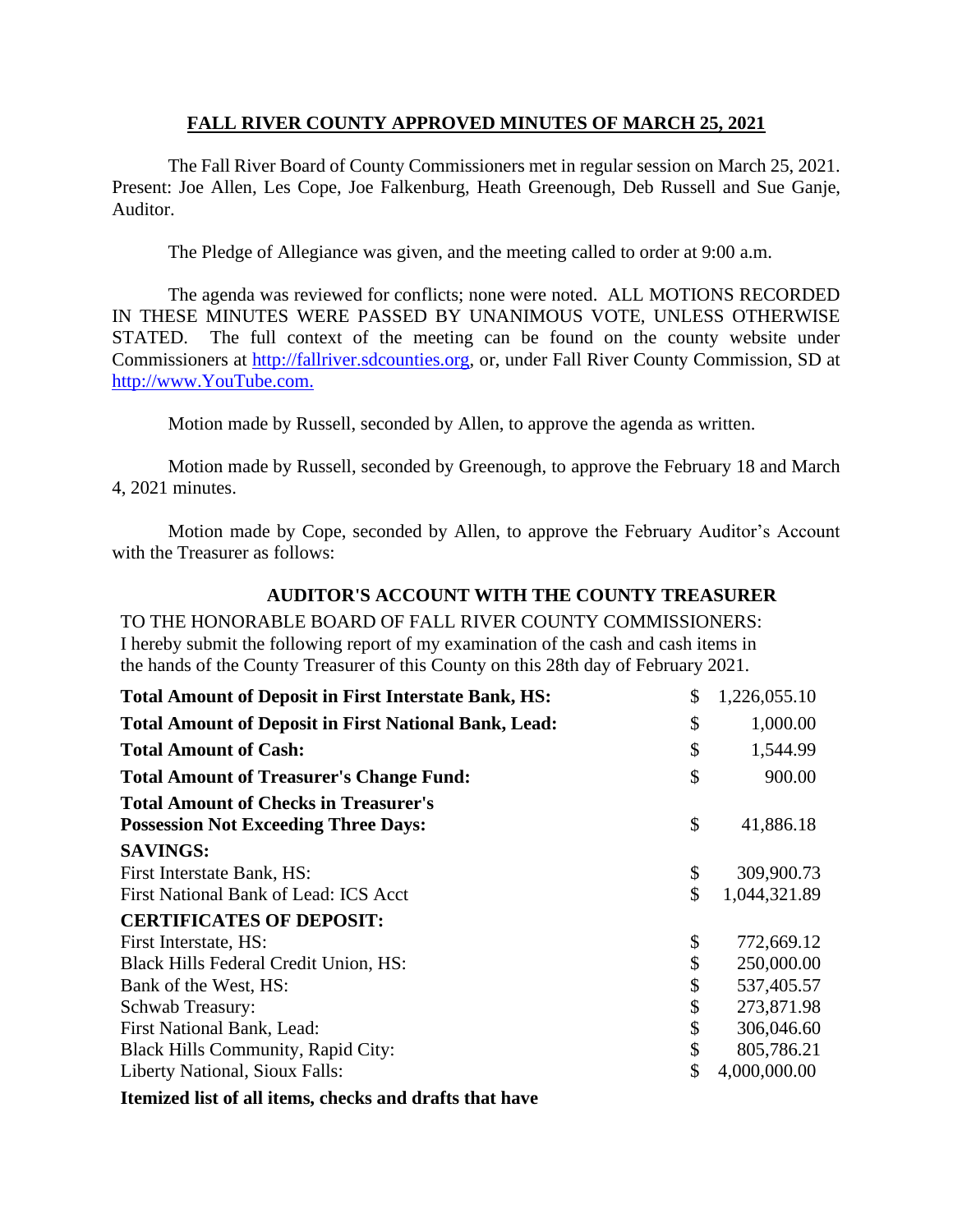| $\alpha$ and the Treasurer s possession over three days. |            |                |
|----------------------------------------------------------|------------|----------------|
| Register of Deeds Change Fund:                           |            | \$<br>500.00   |
| <b>Highway Petty Cash:</b>                               |            | \$<br>20.00    |
| <b>Election Petty Cash:</b>                              |            | \$<br>15.00    |
| <b>RETURNED CHECKS:</b>                                  |            |                |
| Brun, Cyril                                              | 9/2/2020   | \$<br>806.60   |
| Rhew, Todd & Janet                                       | 9/9/2020   | \$<br>276.80   |
| Schmit, Troy                                             | 10/20/2020 | \$<br>85.60    |
| Caveye, Russell                                          | 10/26/2020 | \$<br>64.77    |
|                                                          |            | \$9,573,157.14 |

Dated This 31st Day of January 2021.

/s/Sue Ganje, County Auditor of Fall River County

**been in the Treasurer's possession over three days:**

| <b>County Monies</b>           | \$9,039,763.17 |
|--------------------------------|----------------|
| <b>Held for other Entities</b> | \$365,516.66   |
| Held in Trust                  | \$167,877.31   |
| <b>TOTAL</b>                   | \$9,573,157.14 |

The Above Balance Reflects County Monies, Monies Held in Trust, and Monies Collected for and to be remitted to Other ENTITIES: SCHOOLS, TOWNS, AND STATE.

Motion made by Greenough, seconded by Russell, to approve travel and per diem for Stacy Schmidt (deputy auditor) and Melody Engebretson (Register of Deeds) to attend SDACO 2021 Spring Workshop, May 4 and May 5, 2021 in Pierre.

The board reviewed a letter from Chief Justice Steven R. Jensen, advising of Court Security Grant Money in the amount of \$10,000.00. Sheriff Evans will research for additional improvements that can be made since the last grant opportunity.

Motion made by Cope, seconded by Russell, to approve the operating transfer from the general fund to the 24/7 fund, in the amount of \$17,571.93.

Motion made by Greenough, seconded by Cope, to surplus to junk and sell computers on purplewave.com. A complete list is on file at the auditor's office.

Motion made by Allen, seconded by Cope, to declare April 1, 2021 as 'Meat in Day'.

Motion made by Greenough, seconded by Allen, to approve the following resolution and send to our US Congressional Delegation and State Senator and Representatives:

#### **RESOLUTION #2021-16**

WHEREAS, President Biden signed an Executive Order on January 27, 2021 to help restore balance on public lands and waters, create jobs, and provide a path to align the management of America's public lands and waters with our nation's climate, conservation, and clean energy; and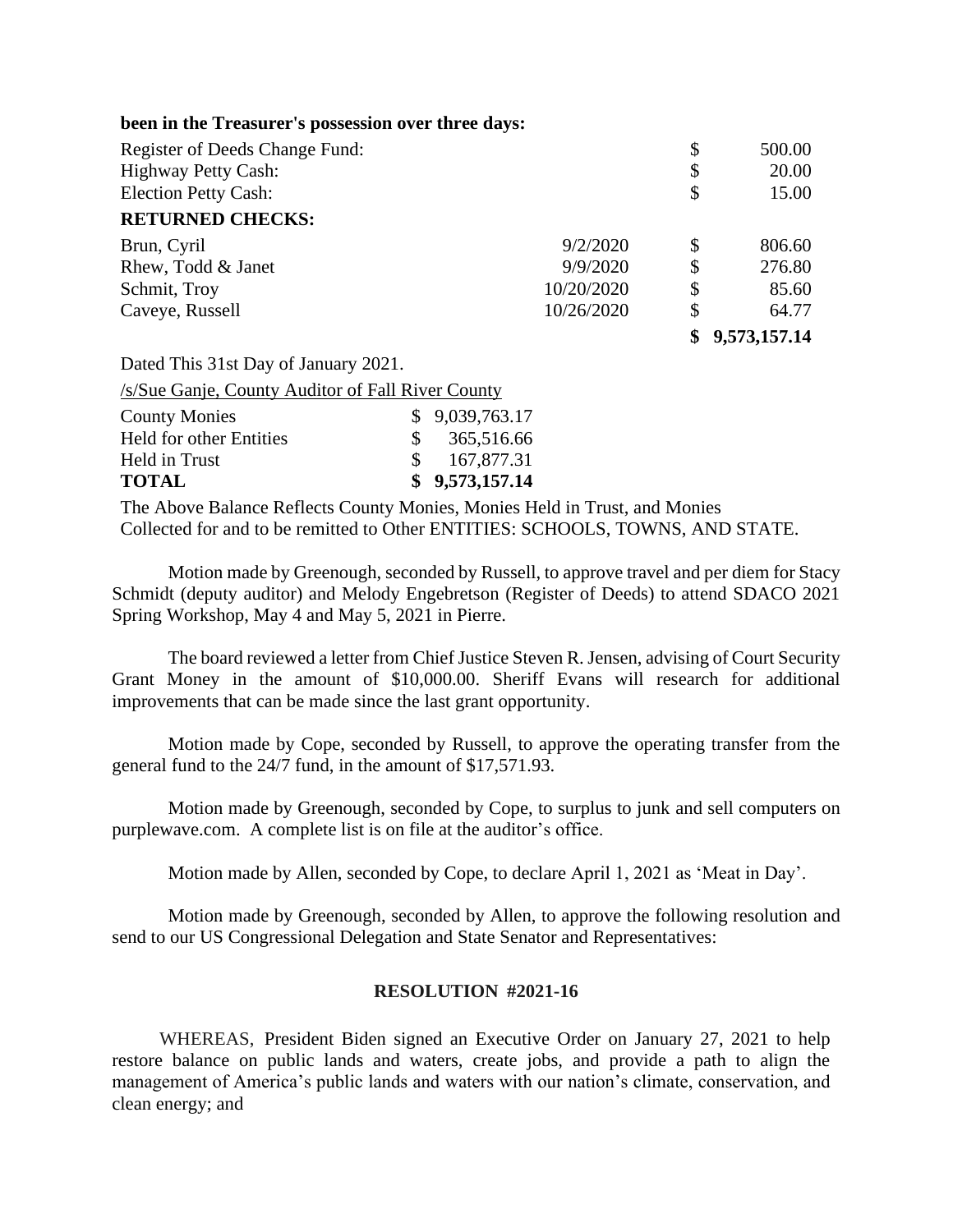WHEREAS, according to the Department of the Interior, approximately 60% of the land in the United States is in a natural state. Is it necessary to protect more? Above the 60%, there are 12% of lands that are permanently protected at this time. 23% of America's ocean is currently strongly protected. Do we need more?; and

WHEREAS, Per "The Guardian" online magazine article of Wednesday, February 17, 2021, the "so-called 30 by 30 conservation goal has already met with bipartisan support in congress, and it aligns with science based global preservation targets to reach an eventual target of 50% by 2050." ; and

WHEREAS, "The Guardian" article further states that "in order to meet Biden's goals, the country will have to conserve more than 400 million acres of land and inland waterways alone in the next 10 years." ; and

WHEREAS, "The Guardian" article continues with "At the top of conservationists lists are areas rich in biodiversity: mountain ranges like the Appalachians and the Blue Ridge Mountains, wide swaths of prairieland across the Great Plains, old–growth forests in the Pacific north-west and currently under-protected coastal forests in the American south-east." ; and

WHEREAS, "The Guardian" article states and quotes Tom Cors, Government relations director of lands for the Nature Conservancy "Even if some protected areas are still privately owned "ownership isn't as important as outcome." – NOTE this is an assault on private ownership; and

WHEREAS, "The Guardian" article reports "By summer, it is likely that the Interior Department and other US agencies will have developed a roadmap to reach the 30 by 30 goals. That means there is still time for Americans to influence the process." Now is the time for good people to stand up and be counted; and

NOW, THEREFORE, BE IT RESOLVED, to protect our land and Nation, we need to contact our Federal Senators and Representatives, our State Congressmen to make our voices heard.

Motion passed and Resolution #2021-16 adopted this 25<sup>th</sup> day of March, 2021.

#### /s/Joe Falkenburg, Chairman

### ATTEST: /s/Sue Ganje, Fall River Auditor

No applications for county assistance or death expenses were presented to the board.

Bob Evans, Sheriff, met with the board to give the jail count – 16 males and 5 females in the Fall River County Jail, 3 males in the Pennington County Jail, 1 inmate on work release, for a total of 25 inmates.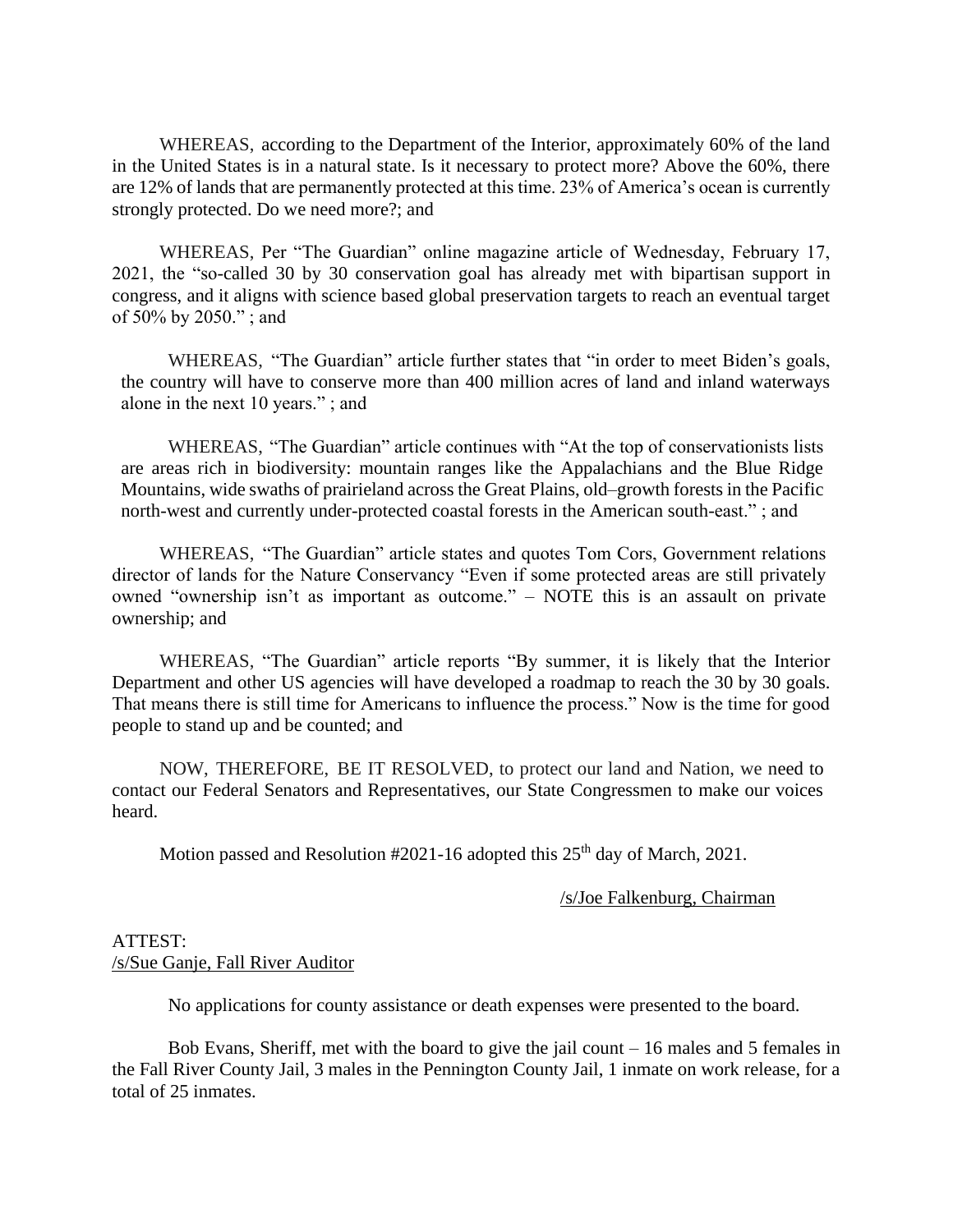Motion made by Greenough, seconded by Allen, to approve hiring Veronica Quintana, Dispatch, \$16.00 per hour, effective March 1, 2021, as per union contract.

Motion made by Russell, seconded by Allen, to approve travel and per diem as necessary for Thomas McMillan, Criminal Interdiction Training in Pierre, March 29 through March 31, 2021.

Motion made by Russell, seconded by Cope, to approve Food Service Agreement between the Fall River County Jail and Cura Hospitality, LLC., effective March 1, 2021 through February 28, 2022.

Motion made by Greenough, seconded by Cope, to approve the Cooperative Law Enforcement Agreement #19-LE-11020700-010, 2021 Annual Operating & Financial Plan between the Fall River County Sheriff's Department and the USDA, Forest Service, Nebraska National Forests and Grasslands and Black Hills National Forest, and authorize the Sheriff and Chairman of the Board to sign.

Frank Maynard, Emergency Management, met with the board. Motion made by Greenough, seconded by Russell, to add Ed Jensen to the volunteer list for workman's comp purposes.

Maynard updated the board that SD OEM is now requiring certain items that are approved by the commission be included in the minutes, and a copy of them uploaded into the Web EOC with the quarterly reports. The in-vehicle tablets and printers were approved at the Region 4 HLS meeting and when the Homeland Security Grant monies are available later this year, the county can proceed to purchase and install this equipment. Discussion was held on the SD State Radio requesting an inventory of radios that still need to be on the State Network, the annual Angostura Dam exercise, fires and incidents.

Dave Weishaupl, Building Supervisor, met with the board to present a quote for a Meyer blade and installation on the building pickup from Time Equipment Rental and Sales Inc., in the amount of \$5,547.95. Additional quotes will be brought back later this year.

Motion made by Greenough, seconded by Allen, to approve the quote from Golden West for security – 1 Genetec Advantage renewal for 1 Unified Omnicast or Synergis, 1-year, and 1 Genetic Advantage4 renewal for 1 Omnicast or Synergis, 1- year, in the total amount of \$800.00.

Motion made by Russell, seconded by Greenough, to approve the quote from Golden West for DataOn 5108 2U 8x2.5" All-NVMe Rackmount Server plus licenses and installation and configuration, in the total amount of \$36,686.21.

Susie Hayes, Director of Equalization, met with the board to provide updates on the number of appeals and stipulations, and the timeline for the Consolidated Board of Equalization, noting that the Board could meet on April 15<sup>th</sup>, 2021.

Motion made by Greenough, seconded by Allen, to replace 4 tires on the white Durango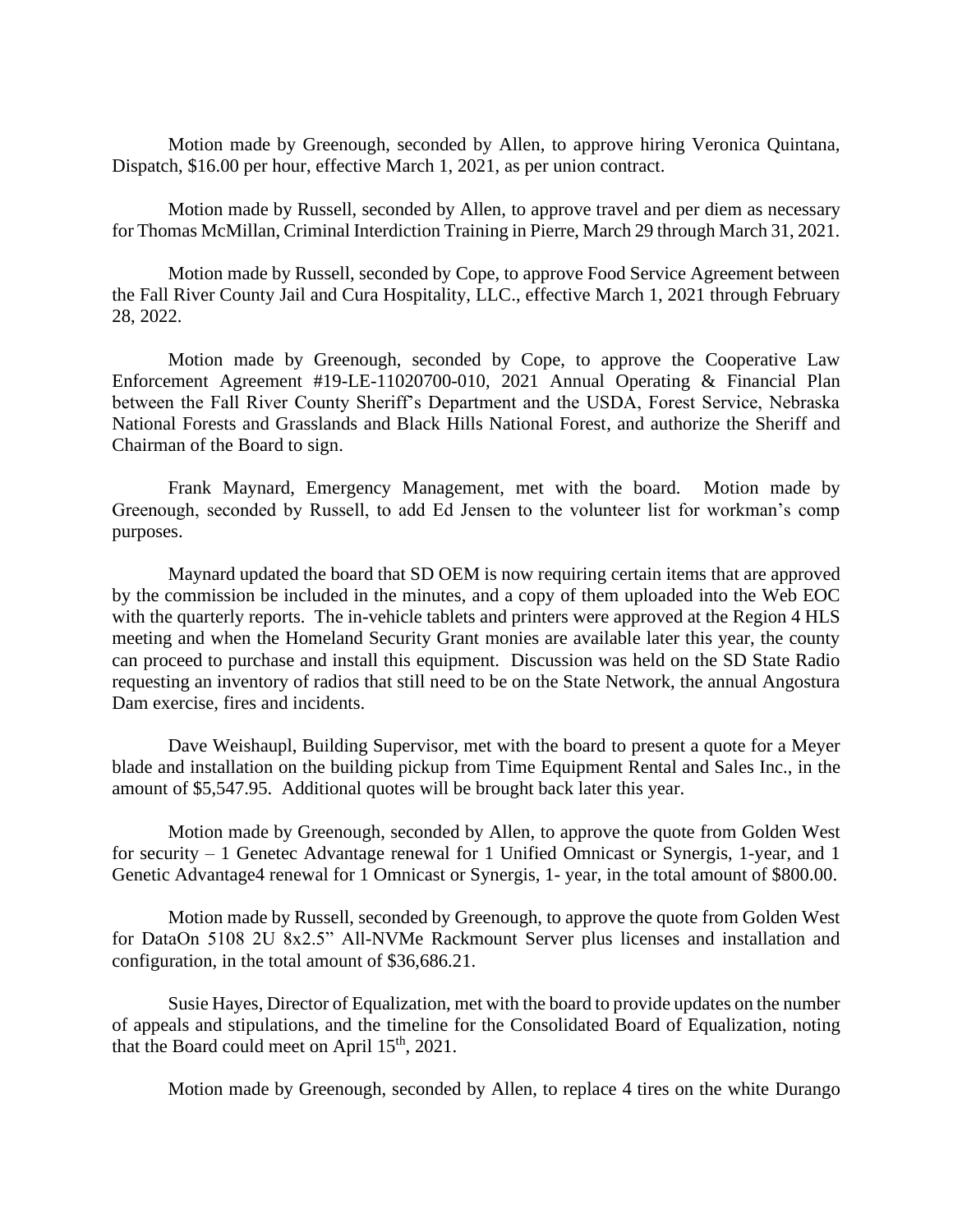used by the Director of Equalization.

Hayes will bring back more information on possible new vehicles during budget time.

Discussion was held on the new soil table that is now showing 45% of soils in Fall River County as crop, which is unacceptable as that would reflect an 89% value increase. When the appeal process has passed, Hayes will reach out to other Directors to see how their soil numbers are. State's Attorney Russell noted that action was taken by Meade County to adjust class 4 values, and also shared concern that there has been at least one Director of Equalization fired due to getting crossways with the SD Department of Revenue, and that Directors' appraisal licenses are dependent on the Department of Revenue. The issue on soil classifications is serious with big money involved (east river corn growers, etc.), but he believes Fall River can lead to create a coalition of counties to fight this. Fall River County will present this issue at the next BH Association of County Commission meeting in May to see how the new soil table is affecting other counties. Hayes and Russell will keep the board updated.

Don Andersen, Argentine Township, met with the board to request a written statement on the township's responsibilities with the upcoming Bridge project in their township. It was agreed that the State's Attorney, Highway Superintendent, township members and a couple of the commissioners will meet to discuss required items.

Brett Blessing, Highway Foreman, met with the board. Motion made by Greenough, seconded by Allen, to approve the Utilities Certificate, Project Number BRO 8024(00)19-1, PCN 075T, for the Argentine Bridge.

Motion made by Greenough, seconded by Russell, to approve the BIG (Bridge Improvement Grant) R-O-W Certificate, BRO 8024 (00) 19-1 for the Argentine Bridge.

Propane and fuel quotes were presented as follows:

| 3/8/2021 Propane Quotes | 500 Gal – Edgemont Shop |
|-------------------------|-------------------------|
| Hi-D-Way                | \$1.55/gallon           |
| Nelson's                | \$1.80/gallon           |
| Dakota Propane          | No Bid                  |
| $3/16/2021$ Fuel Quotes | 8,000 Gal E-10 Unleaded |
| Nelson's                | \$2.56/gallon           |
| Hi-D-Way                | No Bid                  |
| MG Oil                  | No Bid                  |
|                         |                         |

Motion made by Cope, seconded by Russell, to accept the low bid from Hi-D-Way for \$1.55 per gallon, 500 gallons of propane, for a total amount of \$775.00 and the low bid from Nelson's for \$2.56 per gallon, 8,000 gallons of E-10 Unleaded gasoline, for a total amount of \$20,480.00.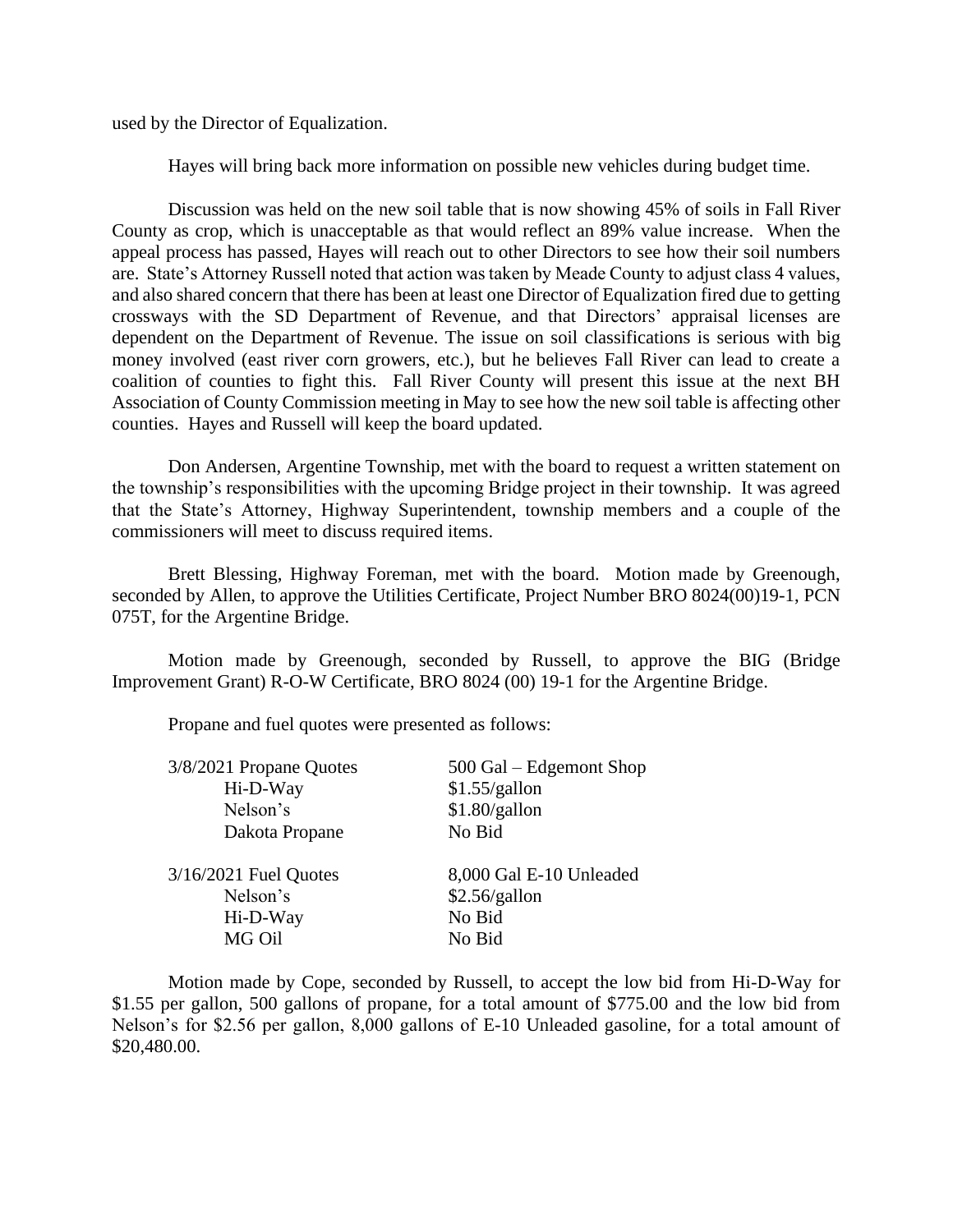Motion made by Greenough, seconded by Allen, to approve the Golden West Application for permit to occupy county highway right-of-way (various locations) near Edgemont.

Motion made by Russell, seconded by Greenough, to approve the February 2021 reimbursement to the highway department for fuel used or work performed as follows: Sheriff's Department for \$1,596.98; Weed and Pest Office for \$66.30; Building for \$46.90; and Emergency Management for \$55.92.

Motion made by Allen, seconded by Greenough to approve the Merchen's Signage Project for the new 911 signage in the amount of \$759.00.

Falkenburg noted that discussion will be held on priority road maintenance during emergencies - snow removal or other situations, at the next meeting.

Motion made by Greenough, seconded by Allen, to approve the bills as follows:

#### **GENERAL FUND**

| <b>CURA HOSPITALITY</b>                | <b>INMATE MEALS</b>             | \$30,714.85 |
|----------------------------------------|---------------------------------|-------------|
| <b>BEESLEY LAW OFFICE</b>              | CAAF                            | \$311.10    |
| <b>BLACK HILLS CHEMICAL</b>            | <b>SUPPLY</b>                   | \$516.28    |
| <b>BLACK HILLS ORTHO &amp; SPINE</b>   | <b>INMATE MEDICAL</b>           | \$165.20    |
| <b>BOYS &amp; GIRLS CLUBS OF BH</b>    | 2021 BUDGET ALLOTMENT           | \$10,000.00 |
| CAMERON, GEORGE                        | <b>COURT REPORTER</b>           | \$124.20    |
| <b>CENTURY BUSINESS LEASING</b>        | <b>COPIER LEASE &amp; METER</b> | \$702.59    |
| <b>CHEYENNE SANITATION</b>             | SANITATION COLLECTION           | \$371.73    |
| <b>CORRECT RX PHARMACY SERV.</b>       | <b>INMATE PHARMACY</b>          | \$17.36     |
| <b>CULLIGAN SOFT WATER</b>             | RENTAL/SUPPLY                   | \$261.50    |
| <b>ELECTION SYSTEMS &amp; SOFTWARE</b> | ELECTION SOFTWARE MAINTENANCE   | \$94.80     |
| FALL RIVER AUTO SUPPLY                 | <b>SUPPLY</b>                   | \$12.74     |
| FALL RIVER HEALTH SERVICE              | <b>INMATE MEDICAL</b>           | \$137.90    |
| FARRELL, FARRELL & GINSBACH            | <b>CAAF</b>                     | \$4,263.25  |
| <b>FALL RIVER COUNTY HERALD</b>        | <b>PUBLICATION</b>              | \$72.09     |
| <b>GOLDEN WEST</b>                     | PHONE BILL/LONG DISTANCE        | \$2,266.33  |
| HILLYARD/SIOUX FALLS                   | <b>SUPPLY</b>                   | \$238.62    |
| <b>HOBART SALES &amp; SERVICE</b>      | SERVICE/REPAIR                  | \$367.05    |
| <b>HOT SPRINGS ACE HARDWARE</b>        | <b>SUPPLY</b>                   | \$252.28    |
| HOT SPRINGS AUTOMOTIVE                 | <b>SUPPLIES</b>                 | \$157.33    |
| <b>CITY OF HOT SPRINGS</b>             | <b>CITY WATER BILL</b>          | \$738.28    |
| KATTERHAGEN, MARK                      | <b>MENTAL ILLNES</b>            | \$12.00     |
| LEWIS & CLARK BEHAVIORAL               | MI/QMHP                         | \$184.00    |
| LEWNO, LUCY                            | <b>MENTAL ILLNES</b>            | \$156.50    |
| LOCKWOOD, DARCY                        | <b>MENTAL ILLNES</b>            | \$12.00     |
| LYNN'S DAK. MART PHARMACY              | <b>INMATE PHARMACY</b>          | \$645.17    |
| <b>MARCO</b>                           | <b>COPIER LEASE</b>             | \$170.33    |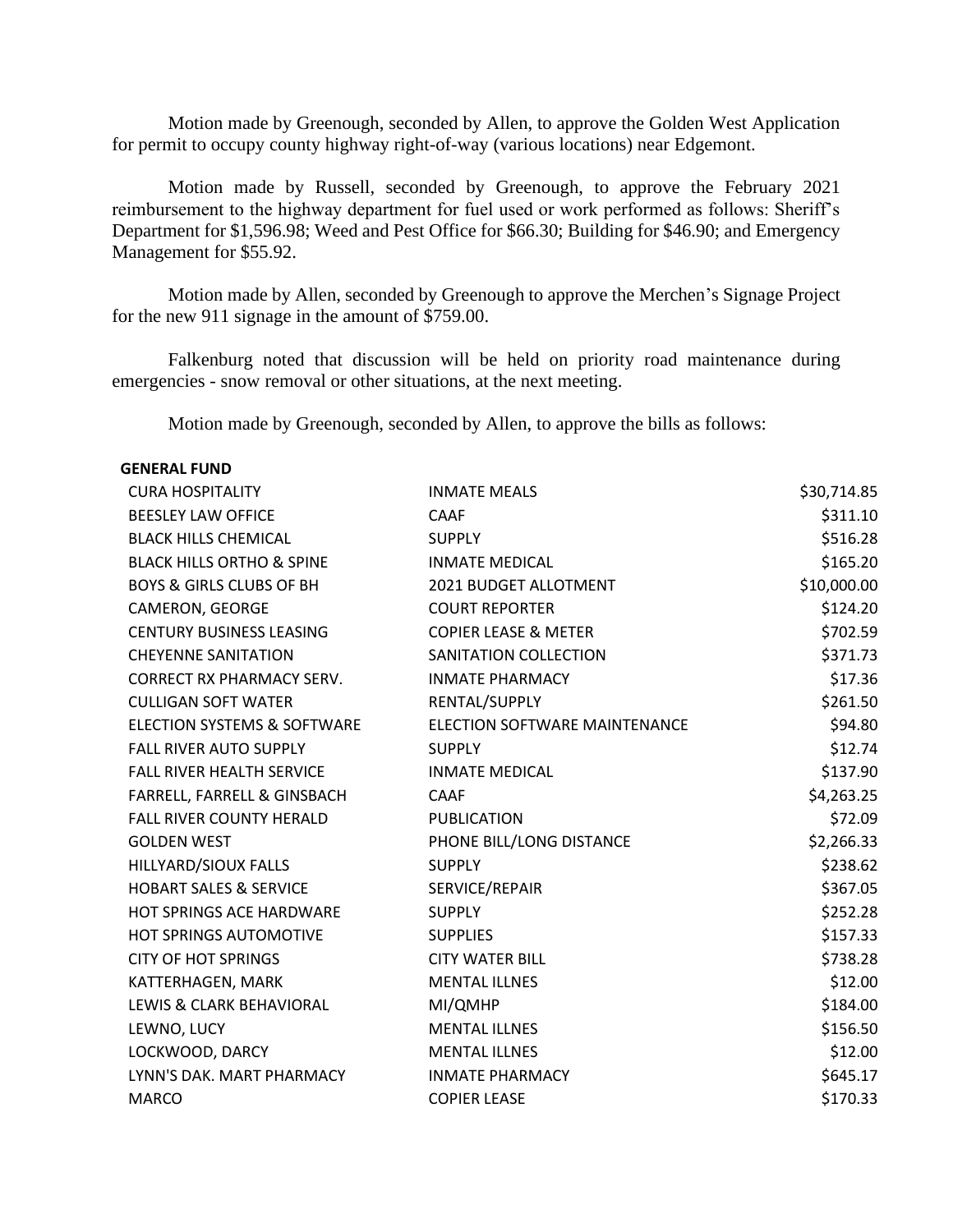| MCGLUMPHY, ERIN                       | MILEAGE REIMBURSEMENT               | \$366.45    |
|---------------------------------------|-------------------------------------|-------------|
| MENARD'S                              | <b>SUPPLY</b>                       | \$117.97    |
| MICROFILM IMAGING SYSTEMS             | <b>SCANNING EQUIPMENT LEASE</b>     | \$202.50    |
| NELSONS OIL & GAS INC.                | <b>UTILITY</b>                      | \$336.96    |
| QUADIENT FINANCE USA, INC             | <b>POSTAGE</b>                      | \$4,429.24  |
| NUTRIEN AG SOLUTIONS                  | <b>SUPPLY</b>                       | \$1,103.68  |
| O'NEILL, JUSTIN                       | <b>CAAF</b>                         | \$2,254.52  |
| PENNINGTON COUNTY JAIL                | INMATE HOUSING PENNINGTON/TRANSPORT | \$8,559.80  |
| PULLEN, TERESA                        | <b>TRAVEL REIMBURSEMENT</b>         | \$170.88    |
| <b>QUILL CORPORATION</b>              | <b>SUPPLIES</b>                     | \$276.67    |
| SCOVEL PSYCHOLOGICAL                  | <b>QMHP</b>                         | \$300.00    |
| SD DEPARTMENT OF HEALTH               | <b>BLOOD DRAWS</b>                  | \$370.00    |
| SD DEPT OF REVENUE                    | <b>AUTO/MI STATE REMITT</b>         | \$1,164.88  |
| SERVALL                               | RUGS AND MATS SERVICE               | \$801.56    |
| SOFTWARE SERVICES INC                 | SOFTWARE SERVICES                   | \$1,580.00  |
| TIMMINS, KATHY L                      | TRAVEL REIMBURSEMENT                | \$66.00     |
| ELECTRICAL ENGINEERING                | <b>GENERATOR SERVICE</b>            | \$792.73    |
| <b>VANWAY TROPHY</b>                  | <b>SUPPLY</b>                       | \$64.30     |
| WARNE CHEMICAL & EQUIP.               | <b>SUPPLY</b>                       | \$532.00    |
| <b>WENDELL'S GARAGE</b>               | <b>SERVICE</b>                      | \$97.50     |
| <b>WESTERN FIRST AID &amp; SAFETY</b> | FIRST AID SUPPLY                    | \$376.30    |
| YANKTON CO. SHERIFF                   | <b>PAPERS SERVED</b>                | \$50.00     |
| YANKTON CO TREASURER                  | MI/QMHP                             | \$115.10    |
| <b>BASTIAN, TRACY</b>                 | <b>PILOT</b>                        | \$100.00    |
| OTTESON, ANTHONY                      | UNIFORM ALLOWANCE                   | \$127.79    |
| <b>COMMISSIONERS</b>                  | <b>MARCH SALARIES</b>               | \$4,100.00  |
| <b>AUDITOR'S OFFICE</b>               | <b>MARCH SALARIES</b>               | \$18,465.13 |
| <b>AUDITOR'S OFFICE</b>               | <b>OVERTIME</b>                     | \$7.51      |
| <b>TREASURER'S OFFICE</b>             | <b>MARCH SALARIES</b>               | \$14,154.58 |
| <b>TREASURER'S OFFICE</b>             | <b>OVERTIME</b>                     | \$133.12    |
| <b>STATE'S ATTORNEY'S OFFICE</b>      | <b>MARCH SALARIES</b>               | \$13,769.27 |
| <b>STATE'S ATTORNEY'S OFFICE</b>      | <b>OVERTIME</b>                     | \$625.94    |
| <b>MAINTENANCE</b>                    | <b>MARCH SALARIES</b>               | \$8,611.51  |
| <b>MAINTENANCE</b>                    | <b>OVERTIME</b>                     | \$10.50     |
| <b>ASSESSOR'S OFFICE</b>              | <b>MARCH SALARIES</b>               | \$16,611.39 |
| <b>ASSESSOR'S OFFICE</b>              | <b>OVERTIME</b>                     | \$101.91    |
| <b>REGISTER OF DEEDS OFFICE</b>       | <b>MARCH SALARIES</b>               | \$10,580.66 |
| REGISTER OF DEEDS OFFICE              | <b>OVERTIME</b>                     | \$11.09     |
| <b>VETERAN'S SERVICE OFFICE</b>       | <b>MARCH SALARIES</b>               | \$4,013.36  |
| <b>GIS OFFICE</b>                     | <b>MARCH SALARIES</b>               | \$3,960.15  |
| <b>SHERIFF</b>                        | <b>MARCH SALARIES</b>               | \$27,407.07 |
| <b>SHERIFF</b>                        | <b>OVERTIME</b>                     | \$4,410.41  |
| JAIL                                  | <b>MARCH SALARIES</b>               | \$22,007.55 |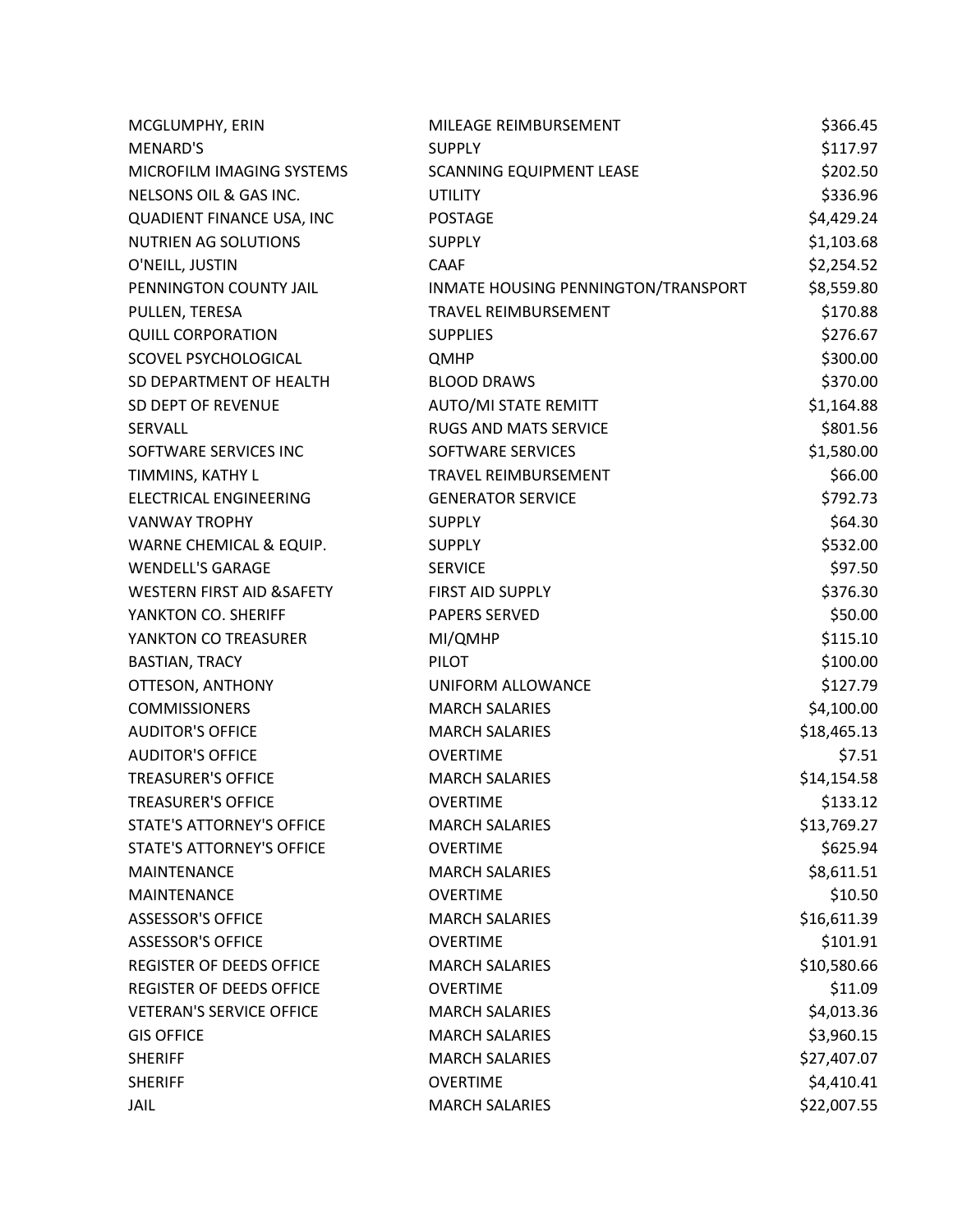| <b>JAIL</b>                           | <b>OVERTIME</b>                             | \$3,462.31   |
|---------------------------------------|---------------------------------------------|--------------|
| <b>CORONER</b>                        | <b>MARCH SALARIES</b>                       | \$150.00     |
| <b>NURSE'S OFFICE</b>                 | <b>MARCH SALARIES</b>                       | \$3,668.54   |
| <b>NURSE'S OFFICE</b>                 | <b>OVERTIME</b>                             | \$25.88      |
| <b>EXTENSION OFFICE</b>               | <b>MARCH SALARIES</b>                       | \$2,177.00   |
| <b>WEED &amp; PEST OFFICE</b>         | <b>MARCH SALARIES</b>                       | \$4,162.82   |
|                                       | <b>TOTAL FOR GENERAL FUND</b>               | \$239,950.01 |
| <b>COUNTY ROAD &amp; BRIDGE</b>       |                                             |              |
| <b>B H ELECTRIC COOP INC.</b>         | UTILITY HIGHWAY ELECTRIC                    | \$91.29      |
| <b>CHEYENNE SANITATION</b>            | SANITATION COLLECTION                       | \$74.00      |
| <b>CITY OF EDGEMONT</b>               | <b>CITY OF EDGEMONT WATER</b>               | \$84.10      |
| <b>GOLDEN WEST</b>                    | PHONE BILL/LONG DISTANCE                    | \$257.34     |
| <b>CITY OF HOT SPRINGS</b>            | <b>CITY WATER BILL</b>                      | \$28.83      |
| NELSONS OIL & GAS INC.                | <b>FUEL</b>                                 | \$20,000.00  |
| <b>SDACHS</b>                         | 2021 SDACHS/NACE DUE                        | \$350.00     |
| <b>HIGHWAY DEPARTMENT</b>             | <b>MARCH SALARIES</b>                       | \$36,900.93  |
| HIGHWAY DEPARTMENT                    | <b>OVERTIME</b>                             | \$3,946.44   |
|                                       | <b>TOTAL COUNTY ROAD &amp; BRIDGE</b>       | \$61,732.93  |
| 911 SURCHARGE REIMBURSEMENT           |                                             |              |
| <b>CENTURY BUSINESS LEASING</b>       | <b>COPIER LEASE &amp; METER</b>             | \$86.17      |
| <b>GOLDEN WEST</b>                    | PHONE BILL/LONG DISTANCE                    | \$794.95     |
| <b>CENTURY LINK</b>                   | 911 PHONE LINES                             | \$515.87     |
| <b>WESTERN FIRST AID &amp; SAFETY</b> | FIRST AID SUPPLY                            | \$63.94      |
| <b>DISPATCH</b>                       | <b>MARCH SALARIES</b>                       | \$19,032.7   |
| <b>DISPATCH</b>                       | <b>OVERTIME</b>                             | \$3,548.96   |
|                                       | TOTAL FOR 911 SURCHARGE REIMBURSEMENT       | \$24,042.59  |
| <b>EMERGENCY MANAGEMENT</b>           |                                             |              |
| <b>GOLDEN WEST</b>                    | PHONE BILL/LONG DISTANCE                    | \$155.39     |
| HOT SPRINGS ACE HARDWARE              | <b>SUPPLY</b>                               | \$14.32      |
| <b>MARCO</b>                          | <b>COPIER LEASE</b>                         | \$38.90      |
| <b>ELECTRICAL ENGINEERING</b>         | <b>GENERATOR SERVICE</b>                    | \$578.28     |
| FR EMERGENCY MANAGEMENT OFFICE        | <b>MARCH SALARIES</b>                       | \$5,140.22   |
|                                       | <b>TOTAL FOR EMERGENCY MANAGEMENT</b>       | \$5,927.11   |
| L.E.P.C. GRANT (FED/STATE GRANTS)     |                                             |              |
| JENSEN, ED                            | <b>SURVEYOR</b>                             | \$60.00      |
|                                       | TOTAL FOR L.E.P.C. GRANT (FED/STATE GRANTS) | \$60.00      |
| 24/7 SOBRIETY FUND                    |                                             |              |
| <b>INTOXIMETERS</b>                   | <b>SUPPLY</b>                               | \$1,250.00   |
| SD DEPARTMENT OF HEALTH               | 24/7 LABS                                   | \$190.00     |
| 24/7 OFFICE                           | <b>MARCH SALARIES</b>                       | \$1,716.00   |
|                                       | TOTAL FOR 24/7 SOBRIETY FUND                | \$3,156.00   |
| <b>M &amp; P RELIEF</b>               |                                             |              |
| MICROFILM IMAGING SYSTEMS             | SCANNING EQUIPMENT LEASE                    | \$165.00     |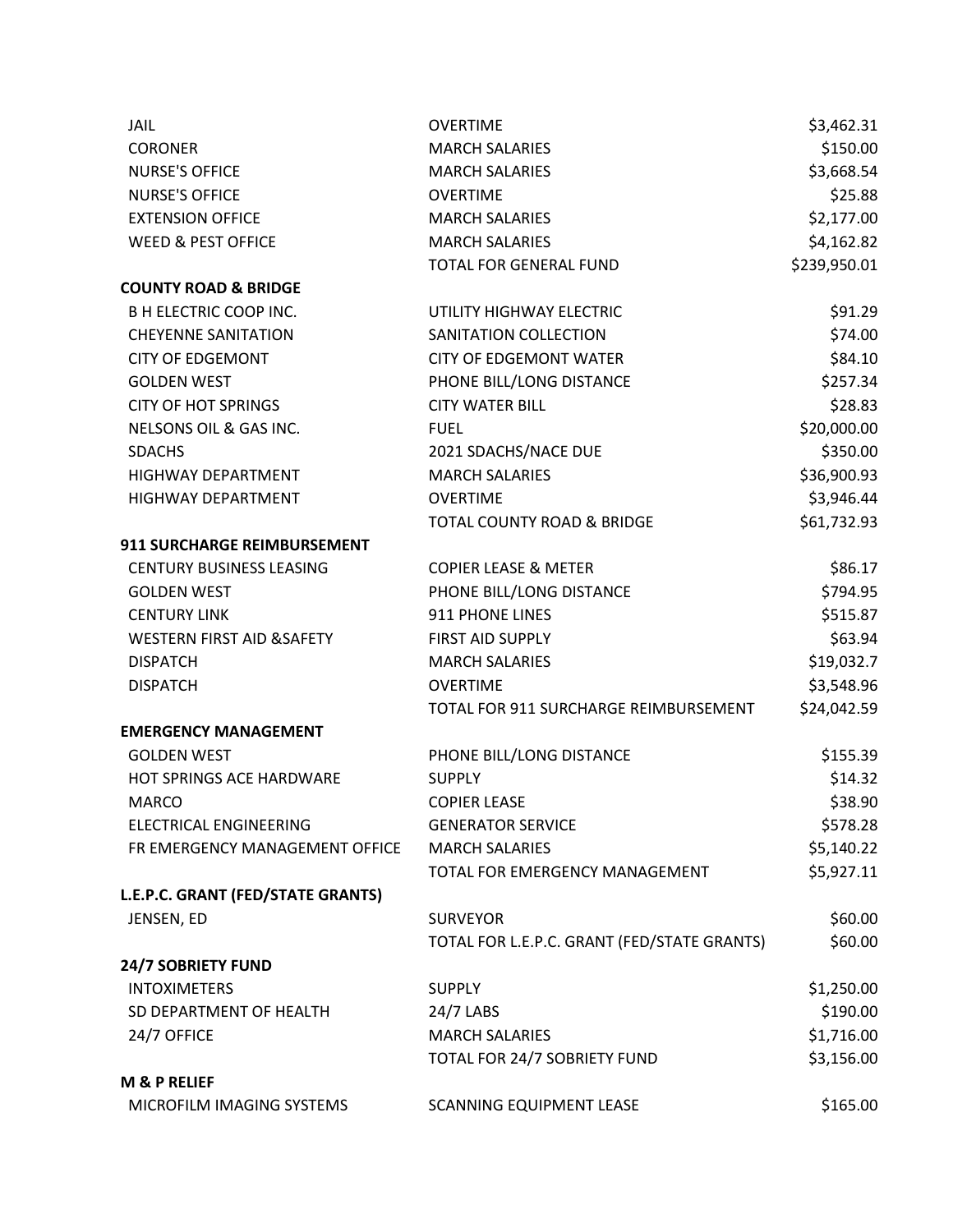Break was taken at 10:05 a.m. and the meeting reconvened at 10:15 a.m.

Public comment - Andrea Powers, Southern Hills Economic Development, advised of an upcoming economic meeting in Rapid City on April 14, 2021, and that the annual SHEDCO Banquet is projected for May 1<sup>st</sup>, 2021 at the Red Rock River Resort; Commissioner Falkenburg spoke of the closing of the Hill City sawmill and discussion was held on sending a letter to the US Forest Service opposing this closure; Commissioner Greenough spoke of making Fall River County a militia county again.

Dustin Ross and John McBride, Andersen Engineers, met with the board. Motion made by Russell, seconded by Cope, to approve the following resolution:

# **FALL RIVER COUNTY RESOLUTION #2021-17**

# **A Plat of View Tract, Ingrid Tract, Marie Tract and a private access easement of Block 1, Cascade Springs Subdivision, located in the NE1/4 and the E1/2NW1/4 of Section 17, T8S, R5E, BHM, Fall River County, South Dakota**

### **Formerly the S1/2 of Lot 3, Block 1, Less Lot H1**

WHEREAS, there has been presented to the County Commissioners of Fall River County, South Dakota, the within plat of the above described lands, and it appearing to this Board that the system of streets conforms to the system of streets of existing plats and section lines of the county; adequate provision is made for access to adjacent unplatted lands by public dedication or section line when physically accessible; all provisions of the county subdivision regulations have been complied with; all taxes and special assessments upon the property have been fully paid; and the plat and survey have been lawfully executed; now and therefore,

BE IT RESOLVED that said plat is hereby approved in all respects.

Dated this  $25<sup>th</sup>$  day of March, 2021.

/s/Joe Falkenburg, Chairman ATTEST: Fall River County Board of Commissioners

/s/Sue Ganje Fall River County Auditor

Motion made by Allen, seconded by Greenough, to approve the following resolution:

#### **FALL RIVER COUNTY RESOLUTION #2021-18**

**A Plat of Schorfheide Tract of Cobblestone Mountain Estates Subdivision, located in the N1/2SE1/4 of Section 2, T7S, R5E, BHM, Fall River County, South Dakota**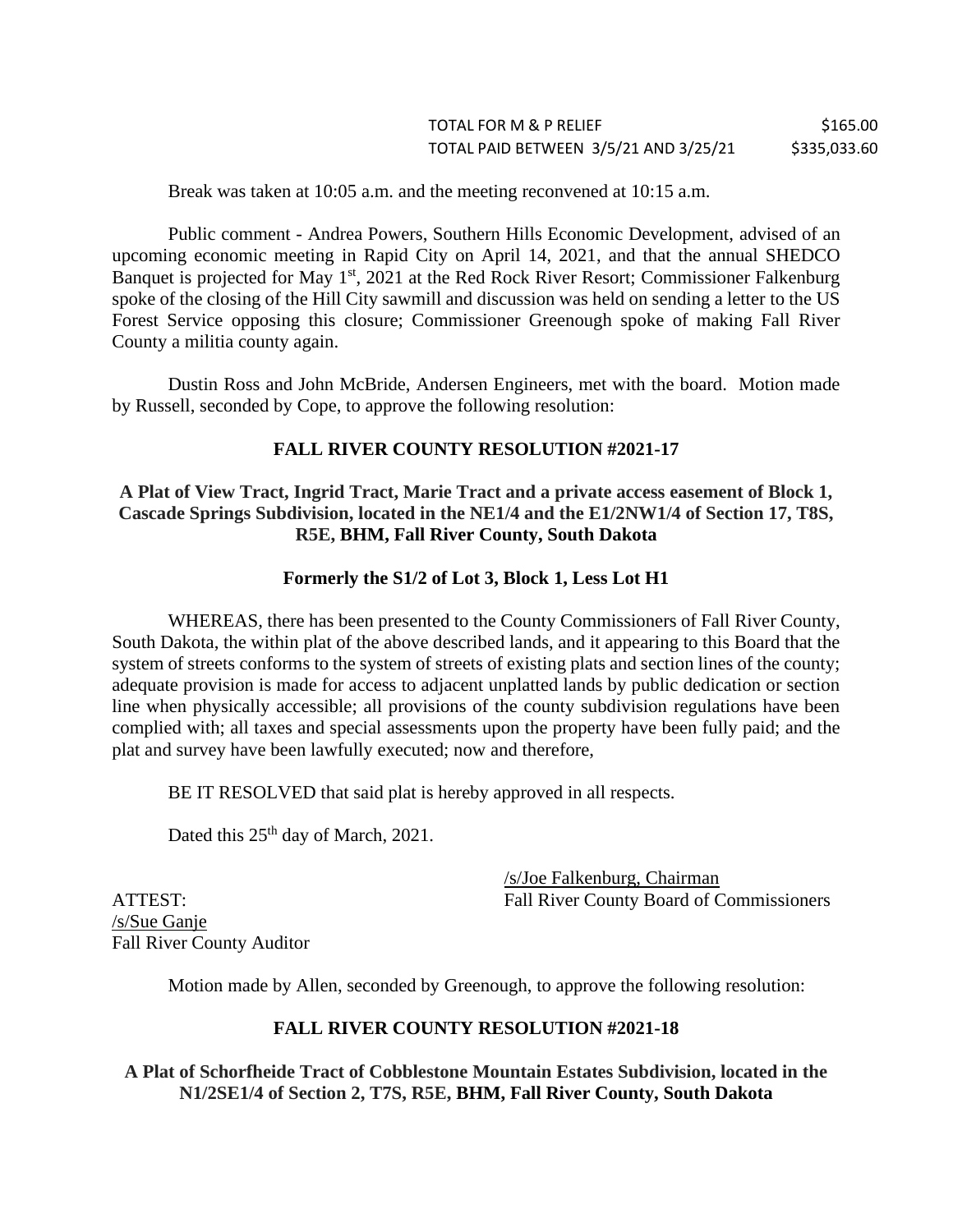# **Formerly Lot 23 and Lot 24**

WHEREAS, there has been presented to the County Commissioners of Fall River County, South Dakota, the within plat of the above described lands, and it appearing to this Board that the system of streets conforms to the system of streets of existing plats and section lines of the county; adequate provision is made for access to adjacent unplatted lands by public dedication or section line when physically accessible; all provisions of the county subdivision regulations have been complied with; all taxes and special assessments upon the property have been fully paid; and the plat and survey have been lawfully executed; now and therefore,

BE IT RESOLVED that said plat is hereby approved in all respects.

Dated this  $25<sup>th</sup>$  day of March, 2021.

/s/Joe Falkenburg, Chairman ATTEST: Fall River County Board of Commissioners

/s/Sue Ganje Fall River County Auditor

Motion made by Allen, seconded by Russell, to approve the following resolution, pending that the taxes are paid:

# **FALL RIVER COUNTY RESOLUTION #2021-19**

# **A Plat of Wertheim Tract 1 and Wertheim Tract 2 of Country View Subdivision, located in the NW1/4NE1/4, Section 34, T7S, R5E, BHM, Fall River County, South Dakota**

WHEREAS, there has been presented to the County Commissioners of Fall River County, South Dakota, the within plat of the above described lands, and it appearing to this Board that the system of streets conforms to the system of streets of existing plats and section lines of the county; adequate provision is made for access to adjacent unplatted lands by public dedication or section line when physically accessible; all provisions of the county subdivision regulations have been complied with; all taxes and special assessments upon the property have been fully paid; and the plat and survey have been lawfully executed; now and therefore,

BE IT RESOLVED that said plat is hereby approved in all respects.

Dated this  $25<sup>th</sup>$  day of March, 2021.

/s/Joe Falkenburg, Chairman ATTEST: Fall River County Board of Commissioners

/s/Sue Ganje Fall River County Auditor

Motion made by Greenough, seconded by Allen, to approve the following resolution: